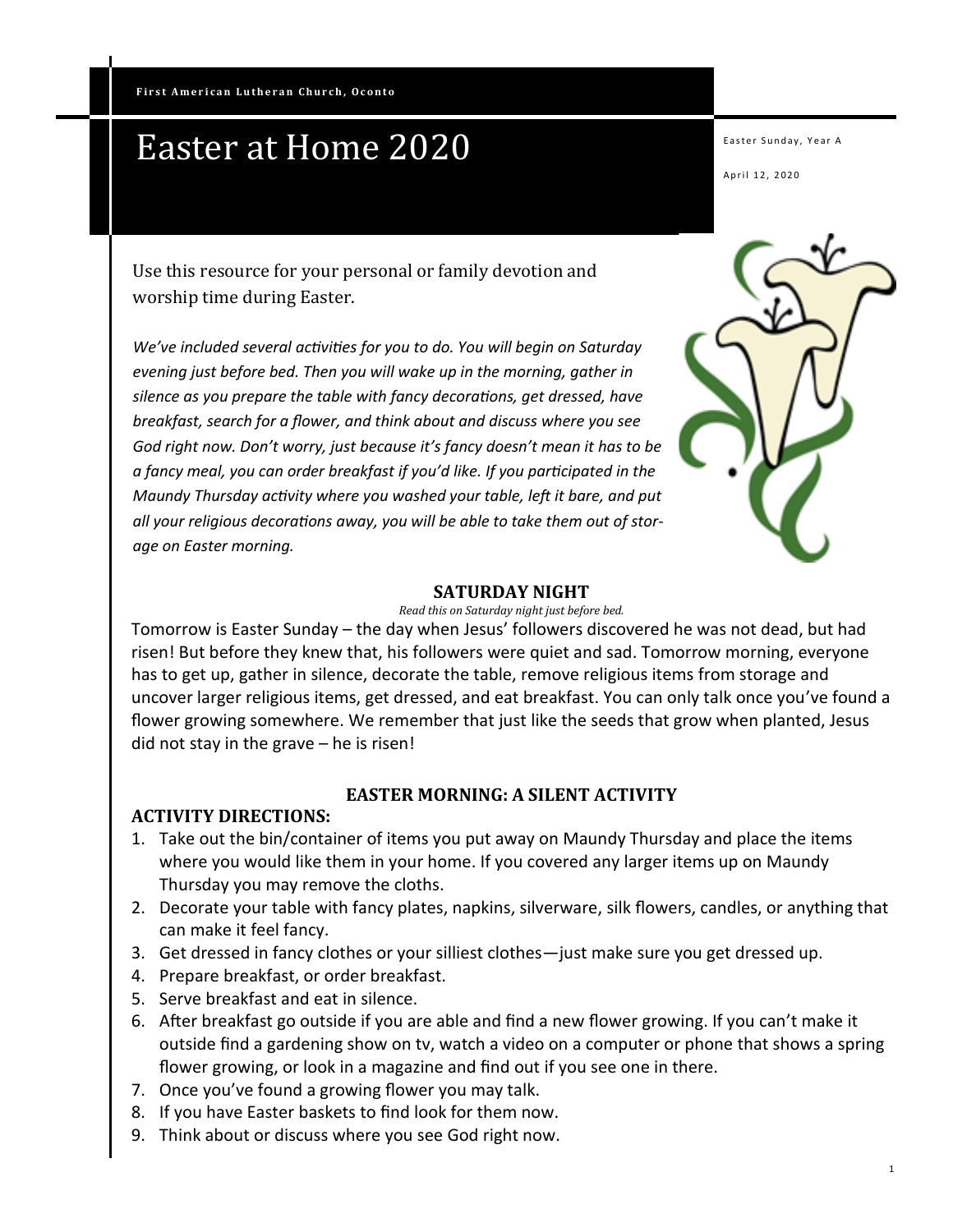## **HYMN:** *JESUS CHRIST IS RISEN TODAY*

Jesus Christ is ris'n today, Alleluia! our triumphant holy day, Alleluia! who did once upon the cross, Alleluia! suffer to redeem our loss. Alleluia!

Hymns of praise then let us sing, Alleluia! unto Christ, our heav'nly king, Alleluia! who endured the cross and grave, Alleluia! sinners to redeem and save. Alleluia!

But the pains which he endured, Alleluia! our salvation have procured; Alleluia! now above the sky he's king, Alleluia! where the angels ever sing. Alleluia!

Sing we to our God above, Alleluia! praise eternal as his love; Alleluia! praise him, all you heav'nly host, Alleluia! Father, Son, and Holy Ghost. Alleluia!

Text: Latin carol, 14th cent., sts. 1-3; tr. J Walsh, *Lyra Davidica*, 1708, alt.; Charles Wesley, 1707-1788, st. 4. Hymn is in the Public Domain.

## **ACTS 10:34-43**

Jesus of Nazareth with the Holy Spirit and with power; how he went about doing good and healing Then Peter began to speak to them: "I truly understand that God shows no partiality, but in every nation anyone who fears him and does what is right is acceptable to him. You know the message he sent to the people of Israel, preaching peace by Jesus Christ—he is Lord of all. That message spread throughout Judea, beginning in Galilee after the baptism that John announced: how God anointed all who were oppressed by the devil, for God was with him. We are witnesses to all that he did both in Judea and in Jerusalem. They put him to death by hanging him on a tree; but God raised him on the third day and allowed him to appear, not to all the people but to us who were chosen by God as witnesses, and who ate and drank with him after he rose from the dead. He commanded us to preach to the people and to testify that he is the one ordained by God as judge of the living and the dead. All the prophets testify about him that everyone who believes in him receives forgiveness of sins through his name."

### **PSALM 118:1-2, 14-24**

O give thanks to the LORD, for he is good; his steadfast love endures forever! Let Israel say, "His steadfast love endures forever." The LORD is my strength and my might; he has become my salvation. There are glad songs of victory in the tents of the righteous: "The right hand of the LORD does valiantly; the right hand of the LORD is exalted; the right hand of the LORD does valiantly." I shall not die, but I shall live, and recount the deeds of the LORD. The LORD has punished me severely, but he did not give me over to death. Open to me the gates of righteousness, that I may enter through them and give thanks to the LORD. This is the gate of the LORD; the righteous shall enter through it. I thank you that you have answered me and have become my salvation. The stone that the builders rejected has become the chief cornerstone. This is the Lord's doing; it is marvelous in our eyes. This is the day that the LORD has made; let us rejoice and be glad in it.

### **COLOSSIANS 3:1-4**

So if you have been raised with Christ, seek the things that are above, where Christ is, seated at the right hand of God. Set your minds on things that are above, not on things that are on earth, for you have died, and your life is hidden with Christ in God. When Christ who is your life is revealed, then you also will be revealed with him in glory.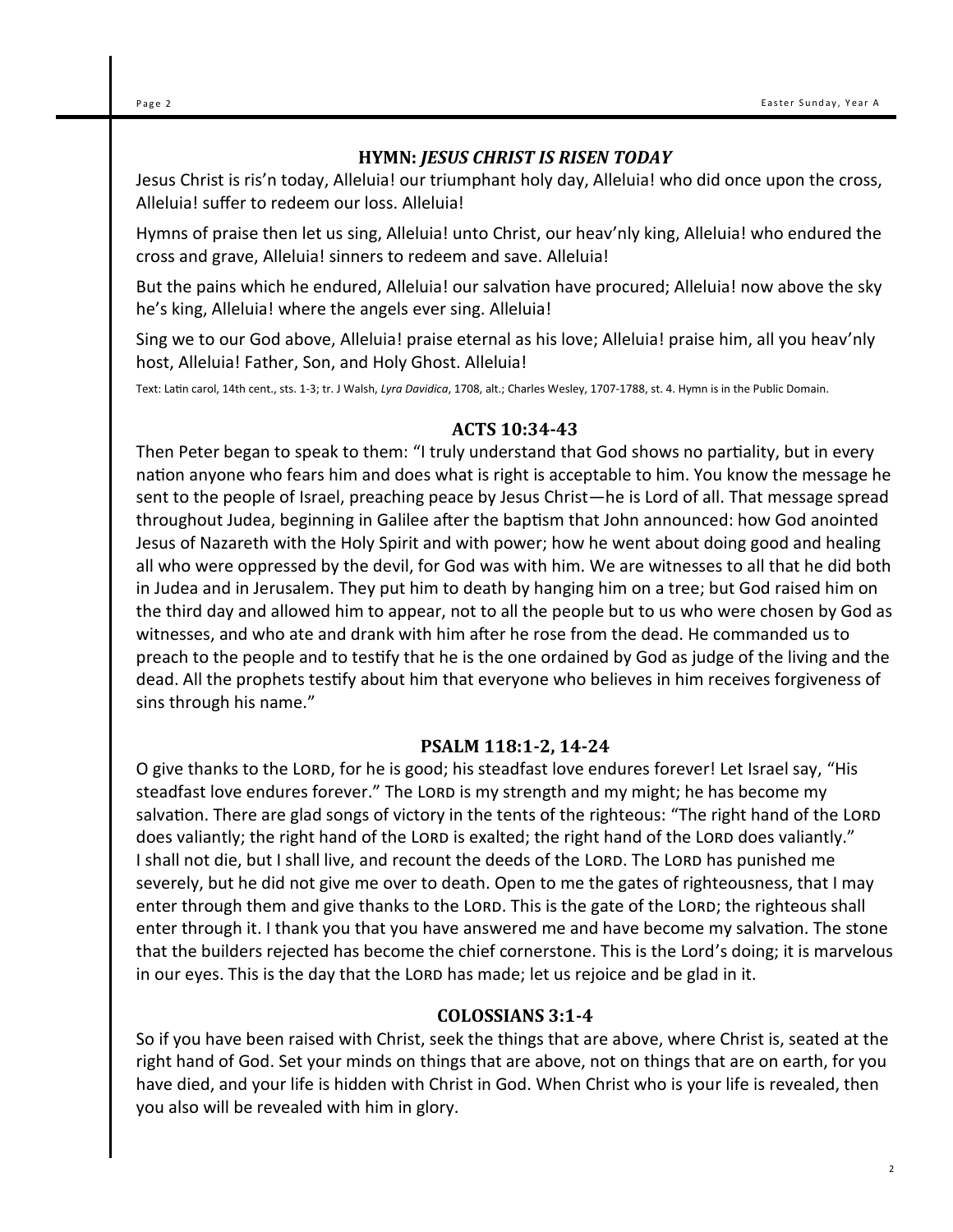#### **GOSPEL**

*The Holy Gospel according to Saint John in the 20th chapter.*

Early on the first day of the week, while it was still dark, Mary Magdalene came to the tomb and saw that the stone had been removed from the tomb. So she ran and went to Simon Peter and the other disciple, the one whom Jesus loved, and said to them, "They have taken the Lord out of the tomb, and we do not know where they have laid him." Then Peter and the other disciple set out and went toward the tomb. The two were running together, but the other disciple outran Peter and reached the tomb first. He bent down to look in and saw the linen wrappings lying there, but he did not go in. Then Simon Peter came, following him, and went into the tomb. He saw the linen wrappings lying there, and the cloth that had been on Jesus' head, not lying with the linen wrappings but rolled up in a place by itself. Then the other disciple, who reached the tomb first, also went in, and he saw and believed; for as yet they did not understand the scripture, that he must rise from the dead. Then the disciples returned to their homes.

have taken away my Lord, and I do not know where they have laid him." When she had said this, But Mary stood weeping outside the tomb. As she wept, she bent over to look into the tomb; and she saw two angels in white, sitting where the body of Jesus had been lying, one at the head and the other at the feet. They said to her, "Woman, why are you weeping?" She said to them, "They she turned around and saw Jesus standing there, but she did not know that it was Jesus. Jesus said to her, "Woman, why are you weeping? Whom are you looking for?" Supposing him to be the gardener, she said to him, "Sir, if you have carried him away, tell me where you have laid him, and I will take him away." Jesus said to her, "Mary!" She turned and said to him in Hebrew, "Rabbouni!" (which means Teacher). Jesus said to her, "Do not hold on to me, because I have not yet ascended to the Father. But go to my brothers and say to them, 'I am ascending to my Father and your Father, to my God and your God.'" Mary Magdalene went and announced to the disciples, "I have seen the Lord"; and she told them that he had said these things to her.

# **HYMN:** *CHRIST THE LORD IS RISEN TODAY; ALLELUIA!*

Christ the Lord is ris'n today; Alleluia! Christians, hasten on your way; Alleluia! offer praise with love replete, Alleluia! at the paschal victim's feet. Alleluia!

For the sheep the Lamb has bled, Alleluia! sinless in the sinners' stead. Alleluia! Christ the Lord is ris'n on high; Alleluia! now he lives, no more to die. Alleluia!

Christ, the victim undefiled, Alleluia! God and sinners reconciled, Alleluia! when contending death and life, Alleluia! met in strange and awesome strife. Alleluia!

Christians, on this holy day, Alleluia! all your grateful homage pay; Alleluia! Christ the Lord is ris'n on high; Alleluia! now he lives, no more to die. Alleluia!

Text: John Fawcett, 1740-1817, alt. Hymn is in the Public Domain.